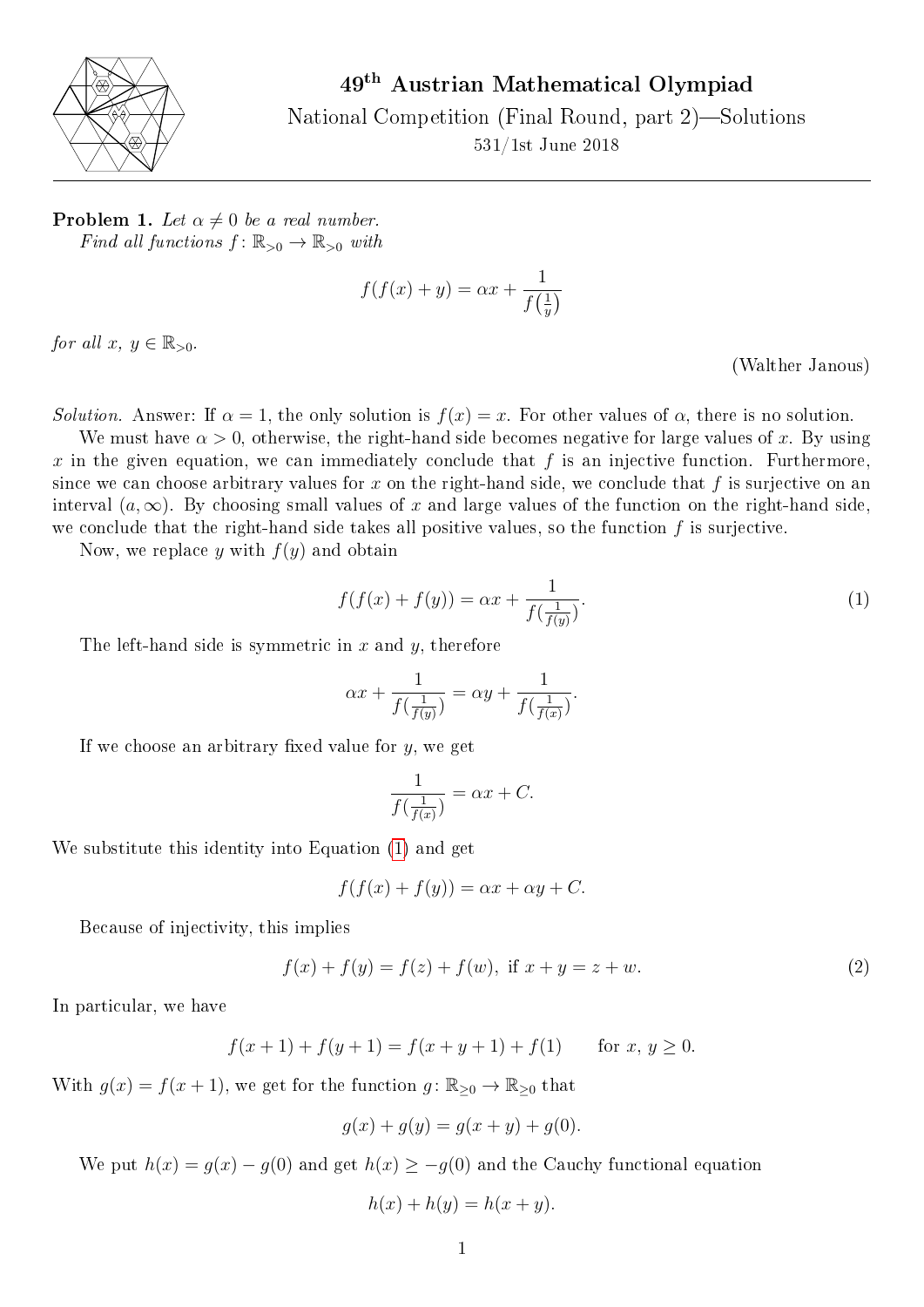If we had  $h(t) < 0$  for some  $t > 0$ , then the values  $h(nt) = nh(t)$  would be arbitrarily small for large positive integers n. But this is impossible because of the lower bound, so we have  $h(x) \geq 0$  for all  $x \geq 0$ and we get for  $0 < u < v$  that  $h(v) = h(u) + h(v - u) > h(u)$ .

Therefore, the function  $h(x)$  is a monotone solution of the Cauchy functional equation which has to be of the form  $h(x) = cx$ . This implies that for  $x > 1$  we also have  $f(x) = h(x - 1) + q(0) = cx + d$  for some constants c and d. But this also true for  $0 < x \le 1$  which can be seen by plugging  $y = 3$ ,  $z = 2$ and  $w = x + 1$  into Equation [\(2\)](#page-0-1).

Since  $f$  is surjective, the contant term has to be 0 (otherwise, small positive values could not be reached by f or negative values would be reached). Putting  $f(x) = cx$  into the original equation and equating coefficients gives the conditions  $c^2 = \alpha$  and  $c^2 = 1$ . Since c has to be positive, we obtain the only solution  $f(x) = x$  if  $\alpha = 1$ .

> (Theresia Eisenkölbl)  $\Box$

**Problem 2.** Let A, B, C and D be four different points lying on a common circle in this order. Assume that the line segment AB is the (only) longest side of the inscribed quadrilateral ABCD.

Prove that the inequality

$$
AB + BD > AC + CD
$$

holds.

(Karl Czakler)

Solution. Let S denote the common point of the diagonals, and let  $a = AB$  and  $c = CD$ .

Since ABCD is an inscribed quadrilateral, triangles ABS and DCS are similar. It follows that numbers r and s must exist, such that  $AS = sa$ ,  $BS = ra$ ,  $DS = sc$  and  $CS = rc$  hold. The inequality under consideration can therefore be written in the form

$$
a + ra + sc > sa + rc + c.
$$

This is equivalent to

$$
a(1 + r - s) > c(1 + r - s),
$$

which is certainly correct, since  $a > c$  is given and the triangle inequality in ABS implies  $1 + r > s$ .  $(Theresia~Eisenköll) \quad \Box$ 

Problem 3. There are n children in a room. Each child has at least one piece of candy. In Round 1, Round 2, etc., additional pieces of candy are distributed among the children according to the following rule:

In Round k, each child whose number of pieces of candy is relatively prime to k receives an additional piece.

Show that after a sufficient number of rounds the children in the room have at most two different numbers of pieces of candy.

(Theresia Eisenkölbl)

Solution. We observe that a child that has  $k-1$  or  $k+1$  pieces of candy at the start of Round k will receive an additional piece because of  $gcd(k, k \pm 1) = 1$  and be in the same situation in the next round. Furthermore, in each round, the number of the round will increase by 1 and the number of pieces of each child will increase by 0 or by 1. Therefore, for each child, the difference of pieces and the round number is positive or zero at the start and after each round will either remain equal or drop by 1. Since we have already seen that the difference is stable at  $-1$ , it cannot drop below  $-1$ .

Therefore, it remains to show that the difference  $+1$  and  $-1$  are the only ones that can stay constant forever which will prove that for each child the number of pieces of candy will eventually drop to  $k-1$ or  $k+1$ .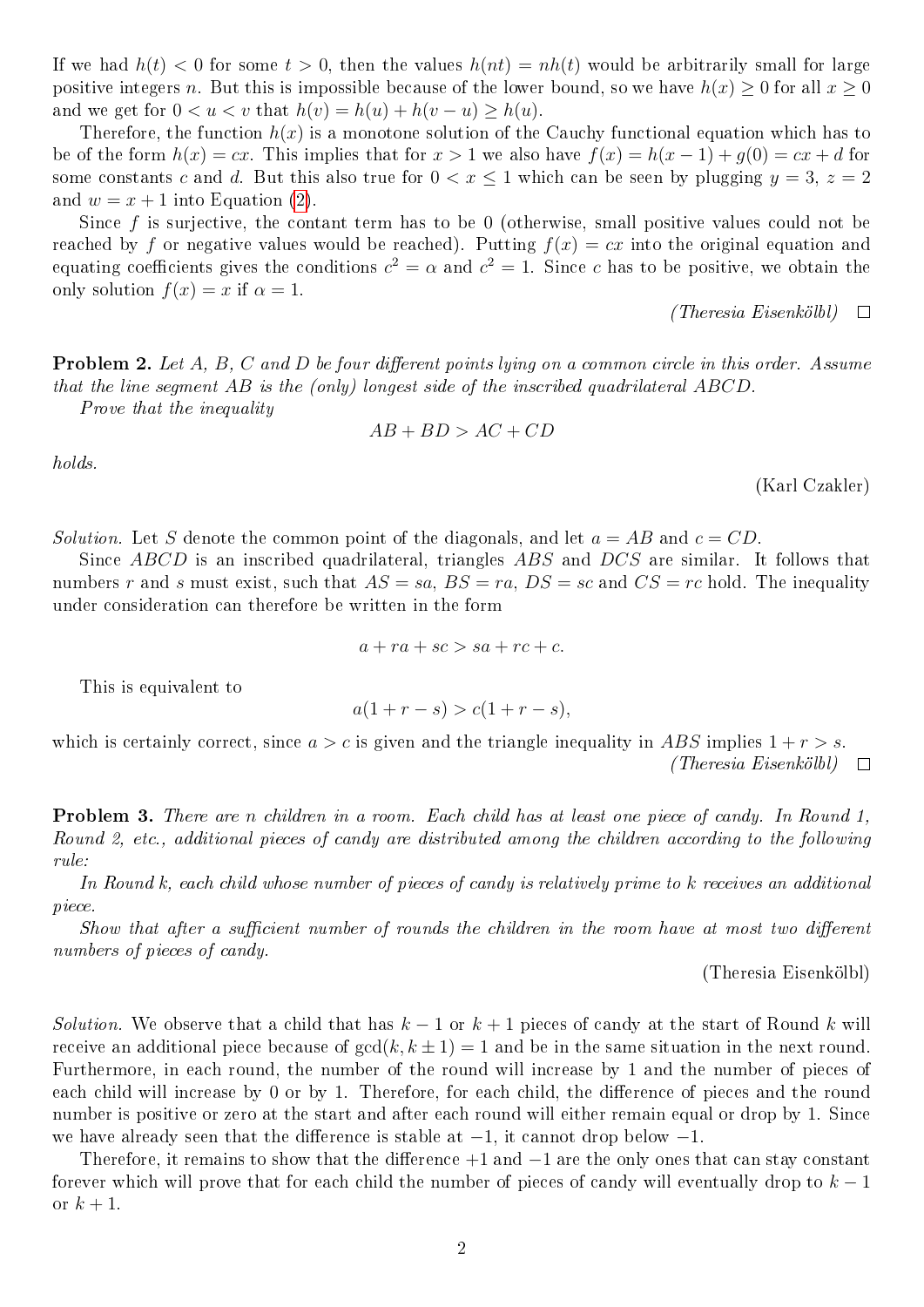If the difference is 0, the child has k pieces of candy. For  $k = 1$ , the child receives a piece, but receives nothing in the following round, so the difference drops to  $-1$  after two steps. For  $k > 1$ , the child immediately receives nothing and the difference drops to  $-1$ .

If the difference d is bigger than 1, then there must occur a round with a number divisible by d after at most d steps. Either the difference already drops before this round or this d will be a common divisor of round number and candy piece number, therefore the difference will drop by 1 after at most  $d$  steps.

This proves that after sufficiently long time all children will have  $k-1$  or  $k+1$  pieces of candy at the start of Round k and all of them will receive one additional piece during each round forever after.

 $(Theresia~Eisenköllol) \quad \Box$ 

**Problem 4.** Let ABC be a triangle and P a point inside the triangle such that the centers  $M_B$  and  $M_A$ of the circumcircles  $k_B$  and  $k_A$  of triangles ACP and BCP, respectively, lie outside the triangle ABC. In addition, we assume that the three points  $A$ ,  $P$  and  $M_A$  are collinear as well as the three points  $B$ , P and  $M_B$ . The line through P parallel to side AB intersects circles  $k_A$  and  $k_B$  in points D and E, respectively, where  $D, E \neq P$ .

Show that  $DE = AC + BC$ .

(Walther Janous)

<span id="page-2-0"></span>Solution. We put  $\varphi := \angle CBP$ , cf. Figure [1.](#page-2-0) Then we get for the corresponding central angle  $\angle CMAP =$ 



Figure 1: Problem 4

 $2\varphi$ . Since  $M_A C M_B P$  is a deltoid having  $M_A M_B$  as its axis of symmetry, we deduce  $\angle C M_A M_B = \varphi =$  $\angle CBM_B$ . Therefore, B and analogously A lie on the circumcircle of  $M_ACM_B$ . In other words, the two centers  $M_A$  and  $M_B$  lie on the circumcircle of ABC.

Thus  $M_A$  and  $M_B$  are the south poles corresponding to vertices A and B, respectively. As a result, P is the incenter of triangle ABC. Hence ∠PBA = ∠CBP and because of PD || AB also ∠CBP = ∠BPD holds true. This means that PBDC is an isosceles trapezoid with diagonals of equal lengths and  $PD = BC$  follows.

In a similar way  $PE = AC$  can be shown. Finally, by addition we arrive at the claim  $DE = AC + BC$ . (Clemens Heuberger, Walther Janous)  $\square$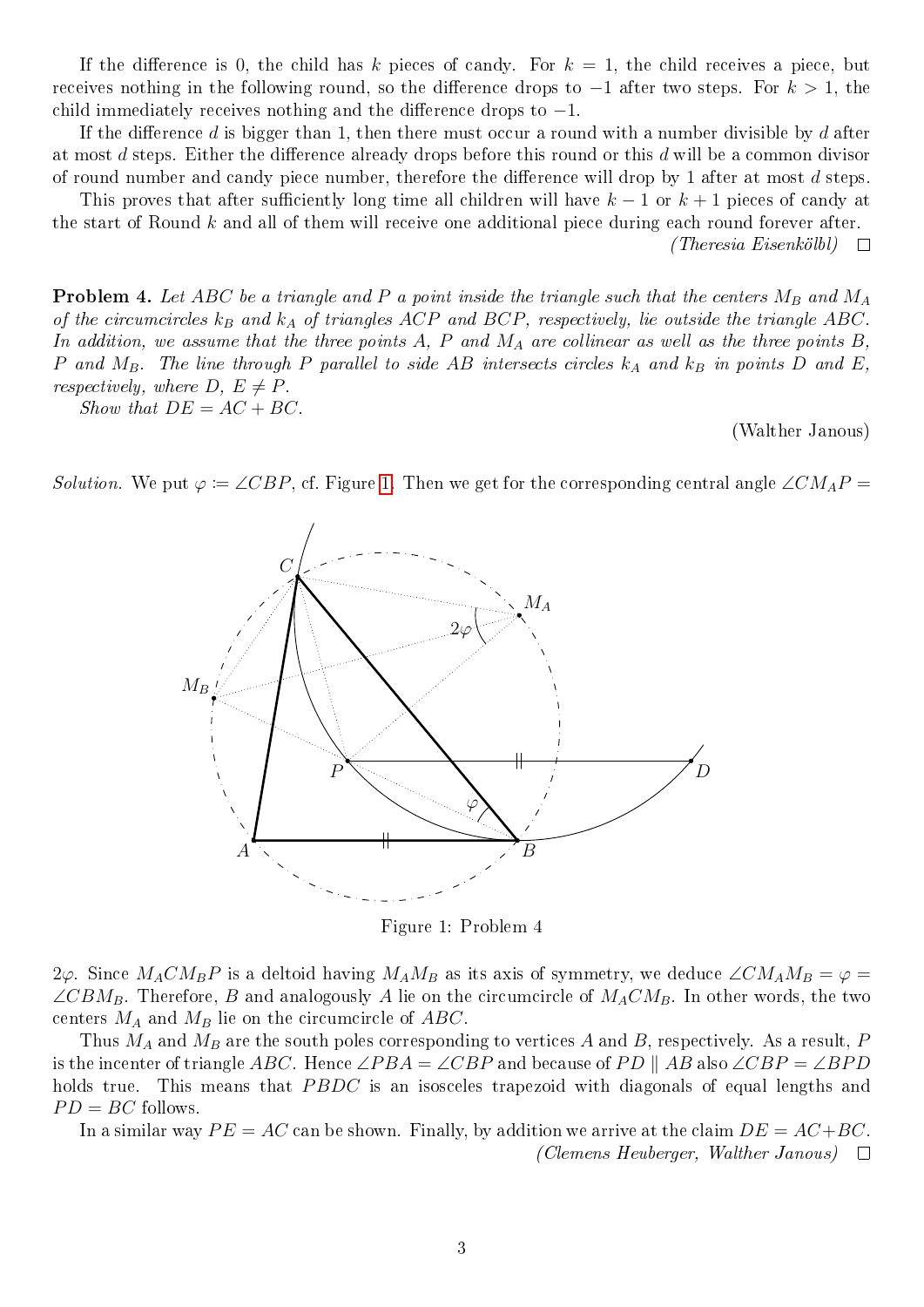Problem 5. On a circle 2018 points are marked.

Each of these points is labeled with an integer. Let each number be larger than the sum of the preceding two numbers in clockwise order.

Determine the maximal number of positive integers that can occur in such a configuration of  $2018$ integers.

(Walther Janous)

Solution. Let the points be labeled  $a_0, a_1, \ldots, a_{2017}$  clockwise with cyclical notation, i.e.,  $a_{k+2018} = a_k$ for all integers  $k$ .

 $Lemma.$  In a valid configuration, no two neighbouring numbers can be both non-negative.

*Proof.* Assume that there exist neighbouring numbers  $a_{k-1}$  and  $a_k$  which are both non-negative. We get  $a_{k+1} > a_k + a_{k-1} \ge a_k$ , with the first inequality following from the problem statement and the second from  $a_{k-1} \geq 0$ . Since now also  $a_k$  and  $a_{k+1}$  are both non-negative, we analogously get  $a_{k+2} > a_{k+1}$ , then  $a_{k+3} > a_{k+2}$ , and so on, until we have  $a_{k+2018} > a_{k+2017} > \cdots > a_{k+1} > a_k =$  $a_{k+2018}$ , a contradiction.

Therefore at most every second number can be non-negative. Next we will show that these are still too many non-negative numbers.

 $Lemma. In a valid configuration, it is is not possible that every second number is non-negative.$ 

*Proof.* Assume that this is the case, so w.l.o.g.  $a_{2k} \geq 0$  and  $a_{2k+1} < 0$  for all integers k. Then we get  $a_3 > a_2 + a_1 \ge a_1$ , where again the first inequality follows from the problem statement and the second from  $a_2 \geq 0$ . Analogously we get  $a_5 > a_3$ , then  $a_7 > a_5$ , et cetera, until we have  $a_1 = a_{2019} > a_{2017} > a_{2015} > \cdots > a_3 > a_1$ , a contradiction.

We can therefore summarize: A configuration with more than 1009 non-negative numbers is not possible because otherwise by the pigeonhole principle we would have two neighbouring non-negative numbers, which is not allowed according to the first lemma. A configuration with exactly 1009 nonnegative numbers contradicts either the first or the second lemma.

With 1008 positive and 1010 negative numbers we find for example the configuration

 $-4035, 1, -4033, 1, -4031, 1, -4029, \ldots, 1, -2021, 1, -2019, -2017,$ 

which we can easily check for correctness.

(Birgit Vera Schmidt)  $\Box$ 

**Problem 6.** Determine all digits z such that for each integer  $k \ge 1$  there exists an integer  $n \ge 1$  with the property that the decimal representation of  $n^9$  ends with at least k digits z.

(Walther Janous)

*Solution.* Answer: This is possible for  $z \in \{0, 1, 3, 7, 9\}$ .

For  $z = 0$  we easily find  $10^l$  with any sufficiently large integer l such that  $9l \geq k$ .

For  $z \in \{2, 4, 6, 8\}$  the number  $n^9$  is even and therefore also n must be even, and hence  $n^9$  must be divisible by  $2^9$ . However, numbers ending with 222, 444 or 666 are already not divisible by 8, and numbers ending with 8888 are not divisible by 16. Therefore, there does not exist a solution for these values of z.

Similarly, for  $z = 5$  the number  $n^9$  is divisible by 5, therefore also n itself is divisible by 5 and therefore,  $n^9$  must even be divisible by  $5^9$ . However, numbers ending with 55 are not divisible by 25.